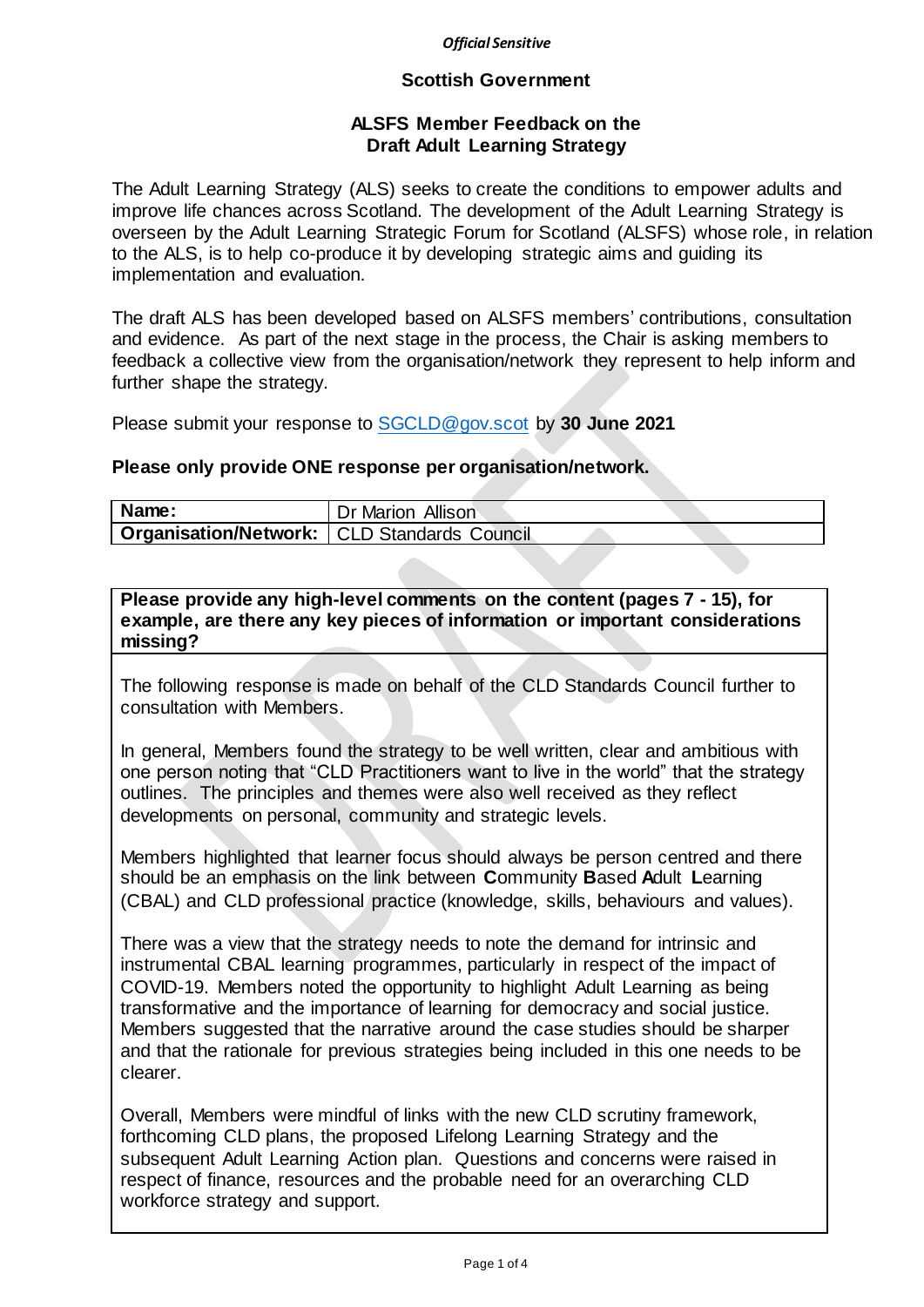#### **Theme 1: Expanding and Extending Adult Learning Do you have any comments on the recommendations within this theme?**

• Is recommendation 4 linked anywhere else in the document?

 Clarify what will be done with the data that is gathered and why it is needed. **Does your organisation/network currently have any planned or ongoing work** 

**that would contribute to the implementation of these recommendations?**

- Members' Catch Ups
- I-Develop

**What specific actions could your organisation/network make, or contribute, to implement these recommendations?**

• Comms – i.e. CLDSC newsletter etc

**From your organisation's/network's point of view, who would the key partners be to ensure the success of these recommendations?**

### **Theme 2 - Connecting the Adult Learning Journey Do you have any comments on the recommendations within this theme?**

- Connect the youth work, family learning aspects of CLD prof practice.
- There should be a specific mention of how adult learning links to the community empowerment and community democracy.
- Consider an evaluation of the effectiveness of RPL processes that currently exist, for example, how do learners understand and use RPL?
- Number 4 from theme 1 and number 9 from theme 2 are linked, cross reference.
- Ensure that the spectrum of personal development and employability is represented i.e. SCQF where appropriate.
- RPL is this for a central body like the CLDSC to progress?

**Does your organisation/network currently have any planned or ongoing work that would contribute to the implementation of these recommendations?**

**What specific actions could your organisation/network make, or contribute, to implement these recommendations?**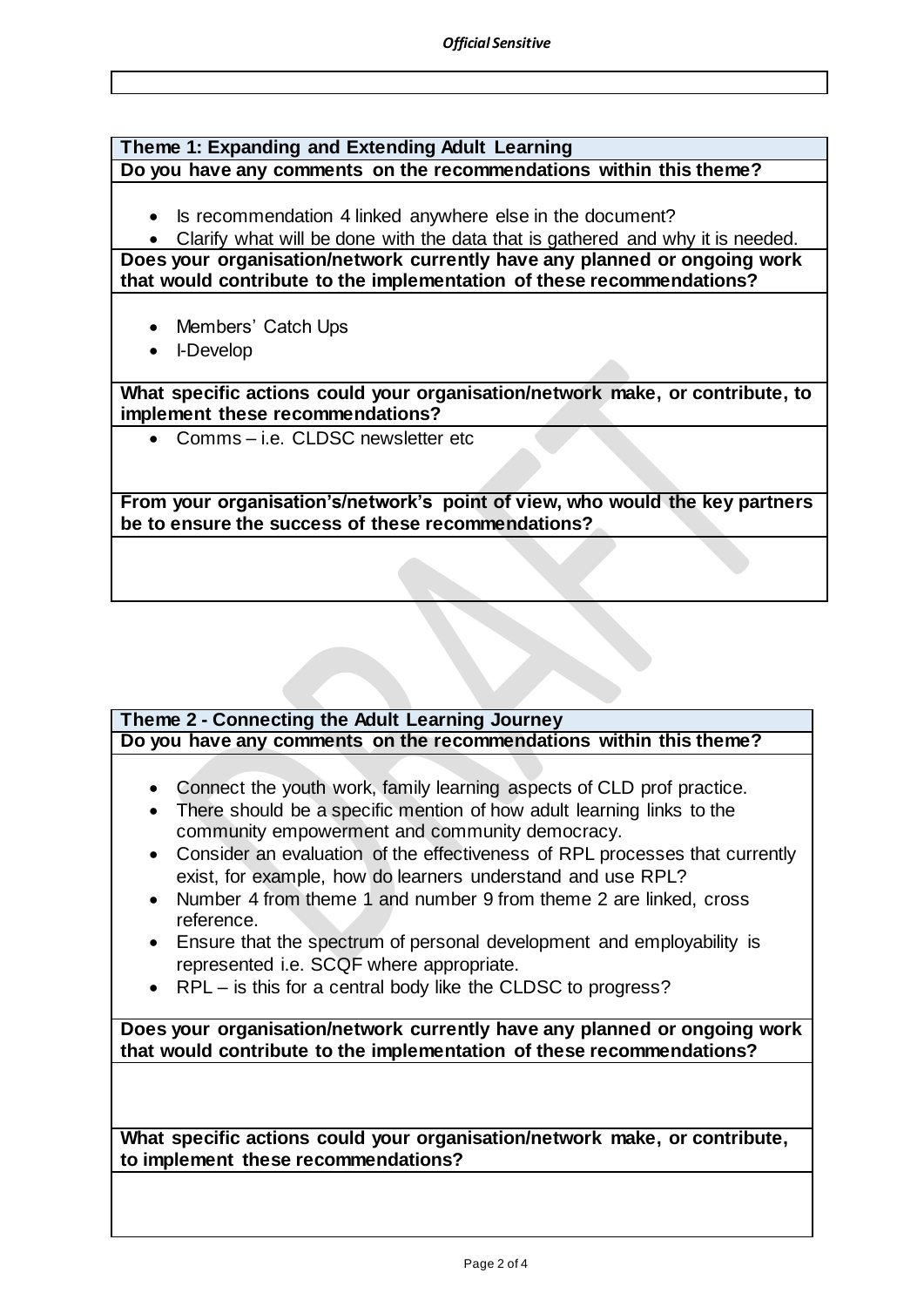#### *Official Sensitive*

**From your organisation's/network's point of view, who would the key partners be to ensure the success of these recommendations?**

## **Theme 3 – Communication**

**Do you have any comments on the recommendations within this theme?**

- Clear and focused.
- Point 11 well received
- Highlight the role of cross sectoral work

**Does your organisation/network currently have any planned or ongoing work that would contribute to the implementation of these recommendations?**

**What specific actions could your organisation/network make, or contribute, to implement these recommendations?**

• CLD workforce pathways and data

**From your organisation's/network's point of view, who would the key partners be to ensure the success of these recommendations?**

- $\bullet$  SG
- COSLA
- CLD

# **Theme 4 – Access and Inclusion**

**Do you have any comments on the recommendations within this theme?**

- Clarify point 13
- Not just in consultation with learners but also potential learners and barriers.
- Sharing the process about more inclusive environments, developing baselines.
- Consistency across the country (should this be workforce)?
- Ensuring a rights based approach make links to UNRC
- Consieration for access to funds for training for practitioners regarding equity matters i.e. reasonable adjustments, etc.

**Does your organisation/network currently have any planned or ongoing work that would contribute to the implementation of these recommendations?**

**What specific actions could your organisation/network make, or contribute, to implement these recommendations?**